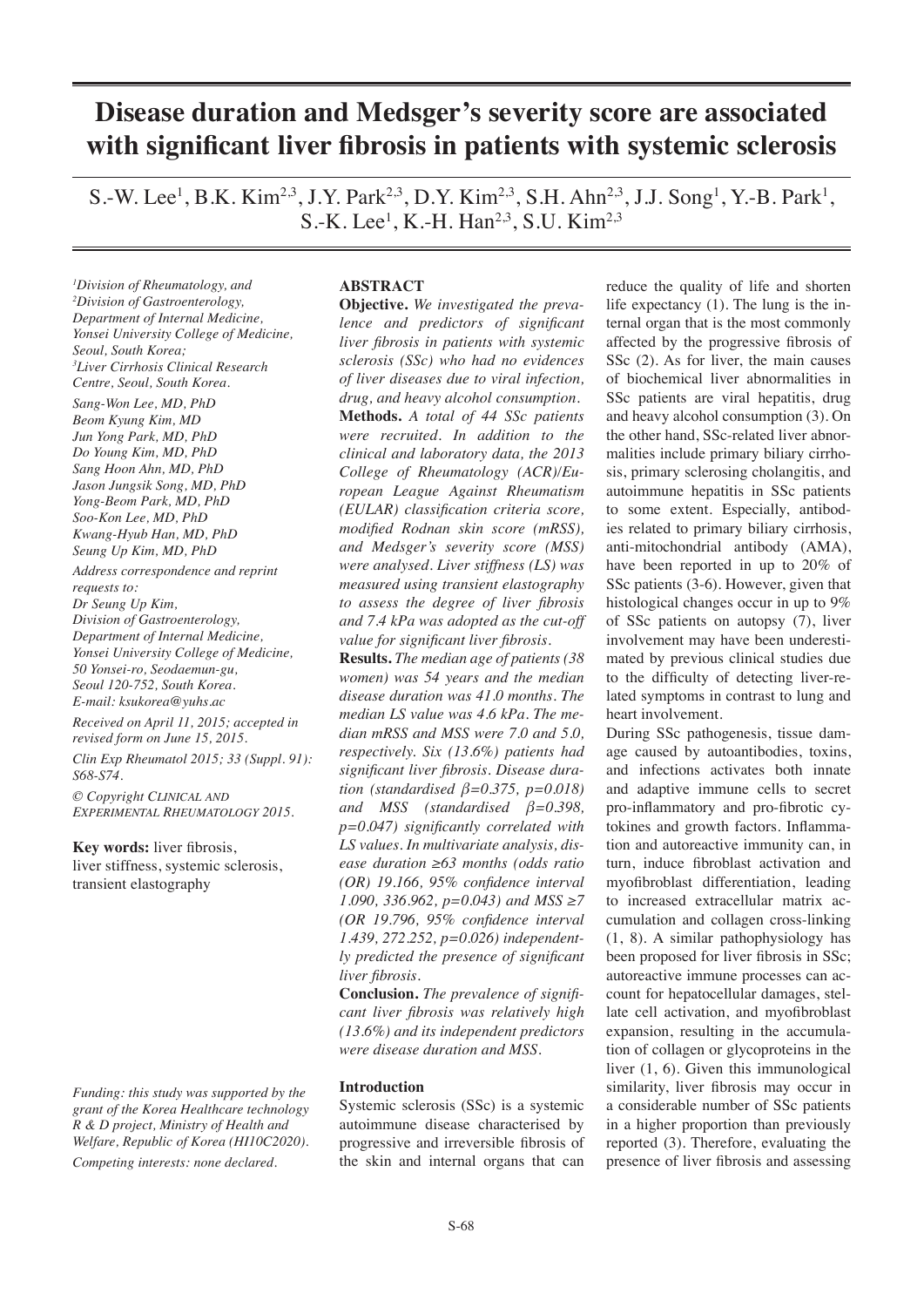its severity is important in SSc patients. Recent trials have assessed the severity of liver fibrosis in SSc patients using non-invasive tools that confer acceptable accuracy, and are approved for use in patients with chronic liver diseases; for examples, the enhanced liver fibrosis (ELF) test assessing indirect serum concentration of extracellular matrix constituents, and transient elastography (TE; FibroScan®, EchoSens, Paris, France) performance (9, 10). However, previous studies have not assessed significant liver fibrosis specifically in the context of SSc, while controlling for the influence of viral hepatitis, drug and heavy alcohol consumption. Therefore, we herein used TE to investigate the prevalence of significant liver fibrosis, and assessed its independent predictors in SSc patients exhibiting no signs of liver disease due to viral infection, drug, and heavy alcohol consumption, and with normal liver function and structures (11, 12). In addition, the newly developed 2013 American College of Rheumatology (ACR)/European League Against Rheumatism (EULAR) classification criteria for SSc using the initial medical information at diagnosis, were applied to our participants, all of whom had been previously classified as SSc using the 1980 ACR criteria to achieve subject homogeneity and minimise the influence of confounding factors (13, 14).

# **Patients and methods**

#### *Patients*

We consecutively enrolled 52 SSc patients, who fulfilled the 1980 ACR classification criteria for SSc, at Severance Hospital, Yonsei University College of Medicine, and who agreed to participate in this study, between April 2014 and December 2014 (13). The exclusion criteria were as follows: (i) failure to obtain a valid TE measurement (valid shot  $= 0$ ) or unreliable liver stiffness (LS) values (indicated by an interquartile range/median value >0.3, <10 valid shots, or a shot success rate  $\langle 60\% \rangle$ ; (ii) failure to meet the 2013 ACR/EULAR classification criteria for SSc using the initial medical information at diagnosis (14); (iii) evidence of chronic liver disease including chronic hepatitis B and



**Fig. 1.** Selection of the study population. TE: transient elastography; INR: international normalised ratio.

C; (iv) hepatic structural abnormalities on ultrasonography; (v) drug-induced hepatitis or alcoholism; (vi) abnormal liver laboratory test results for at least two consecutive time-points (11, 12); and (vii) delayed laboratory test results after TE and ultrasonography (>3 days) (11). Based on these exclusion criteria, 8 patients were excluded (Fig. 1); therefore, 44 SSc patients were included in the final analysis. This study was approved by the Institutional Review Board of Severance Hospital (4-2014- 1079). Informed consent was obtained from all of the patients.

### *Clinical data, laboratory findings and medications*

We collected baseline information on age, sex, body mass index, metabolic syndrome and SSc subtype and duration, which was defined as the period between SSc symptom onset and TE measurement. We applied the newly developed and recommended 2013 ACR/ EULAR classification criteria for SSc to all of the screened patients that were previously classified using the 1980 ACR criteria using the initial medical information at diagnosis. We devised a short clinical research form including all variables of the 2013 ACR/EU-LAR classification criteria, except anti-RNA polymerase III antibody which is not routinely available in our institute (14). Two rheumatologists performed physical examinations, collected blood samples for laboratory tests, and completed the clinical research forms. Normal range of liver-related laboratory test results was determined using the reference ranges for each type of analysis (11). Skin thickness was evaluated using modified Rodnan skin score (mRSS) with SSc severity assessed by Medsger's severity score (MSS) (15, 16). Medications including D-penicillamine, aspirin, calcium channel blocker, angiotensin converting enzyme inhibitor or angiotensin II receptor blocker, glucocorticoid and azathioprine were also recorded.

#### *TE and ultrasonography*

A single, experienced independent physician, blinded to patients' clinical data, performed TE to assess LS and controlled attenuation parameter (CAP) values. TE was performed on the right lobe of the liver through the intercostal spaces with patients in the dorsal decubitus position with the right arm maximally abducted (17). LS values are expressed as kilopascals (kPa). The interquartile range (IQR) was defined as an index of the intrinsic variability of LS corresponding to the LS value containing 50% of the valid measurements between the  $25<sup>th</sup>$  and  $75<sup>th</sup>$  percentiles. The median value of successful meas-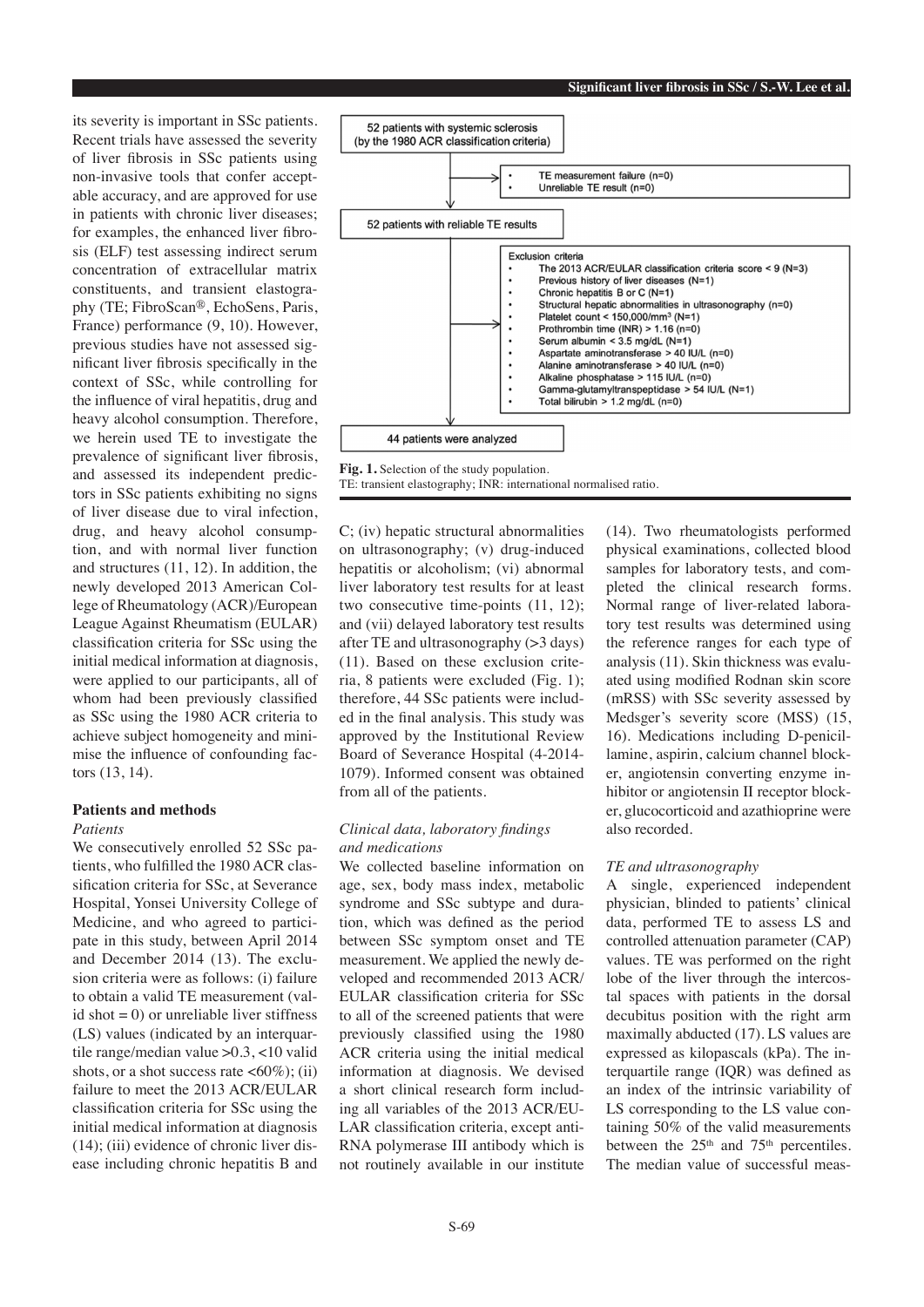#### **Significant liver fibrosis in SSc / S.-W. Lee et al.**

urements was used to represent the LS value of a given patient; only LS values with ≥10 valid shots, an IQR/median value ratio  $( IQR/M) < 0.3$ , and a success rate ≥60% were considered reliable. Any LS value not satisfying the above conditions was considered unreliable and excluded from the analysis (18). Ultrasonic attenuation was used to measure the degree of hepatic steatosis with a novel proprietary algorithm (CAP); the ultrasonic attenuation coefficient represents an estimate of total ultrasonic attenuation (go-and-return path) at 3.5 MHz, expressed in dB/m. CAP is evaluated using identical radio-frequency data and is calculated only when the LS measurement is valid for the same signals, ensuring that liver ultrasonic attenuation data are obtained simultaneously and in the same volume of liver parenchyma as the LS measurement (19). The final CAP value was denoted by the median of all of the individual CAP values. To index variability, the ratio between IQR and median CAP values (IQR/ Mcap) was calculated. Ultrasonography was also performed in addition to TE to exclude patients exhibiting structural abnormalities in the liver.

#### *Statistical analyses*

All of the analyses were conducted using the SPSS package for Windows version 15.0 (SPSS Inc., Chicago, IL, USA). The frequencies of non-continuous variables and continuous variables were expressed as percentages and median (IQR) values, respectively. Univariate analysis of the correlation between continuous variables and LS values was performed using linear regression. A cut-off LS value of 7.4 kPa was used to indicate the presence of significant liver fibrosis. This value was selected based on a large-scale meta-analysis and a previous Korean study (20, 21). Group differences were assessed using the chi-square test, and with Fisher's exact test for categorical data, and the Mann-Whitney U-test was used for continuous variables. Odds ratio (OR) for significant variables in univariate analyses were derived using multivariate logistic regression. Optimal cut-off for variables with statistical significance and clinical relevance

**Table I.** Baseline characteristics of the study population (n=44).

|                                                                          |       | Values                 |
|--------------------------------------------------------------------------|-------|------------------------|
| Demographic variables                                                    |       |                        |
| Age (years)                                                              | 54.0  | $(26.0 - 79.0)$        |
| Female gender                                                            | 38    | (86.4)                 |
| Body mass index $(kg/m2)$                                                |       | 22.0 (16.0-28.8)       |
| Metabolic syndrome                                                       |       | 3(6.8)                 |
| Disease subset (diffuse)                                                 |       | 13(29.5)               |
| Disease duration (months)                                                | 41.0  | $(2.0 - 96.0)$         |
| Laboratory variables                                                     |       |                        |
| C-reactive protein (mg/L)                                                | 1.1   | $(0.3 - 7.6)$          |
| Erythrocyte sedimentation rate (mm/hr)                                   |       | $30.0 (2.0-40.0)$      |
| White blood cell (/mm <sup>3</sup> )                                     |       | 6,905.0 (3,850-14,450) |
| Haemoglobin (g/dL)                                                       |       | $13.5$ $(11.1-17.1)$   |
| Platelet count $(x1,000/mm^3)$                                           |       | 252.0 (154.0-356.0)    |
| Prothrombin time (INR)                                                   |       | $0.9$ $(0.8-1.1)$      |
| Calcium (mg/dL)                                                          |       | $9.0$ $(7.9-10.1)$     |
| Inorganic phosphorus (mg/dL)                                             |       | $3.9$ $(3.2-5.0)$      |
| Glucose (mg/dL)                                                          |       | 94.0 (70.0-148.0)      |
| Blood urea nitrogen (mg/dL)                                              | 12.9  | $(7.0 - 25.7)$         |
| Creatinine (mg/dL)                                                       | 0.7   | $(0.5-1.2)$            |
| Uric acid (mg/dL)                                                        |       | $4.6$ $(3.1-7.0)$      |
| Total cholesterol (mg/dL)                                                |       | 182.0 (126.0-302.0)    |
| Total protein (mg/dL)                                                    |       | $7.2 \quad (4.7-8.6)$  |
| Serum albumin (mg/dL)                                                    |       | $4.1 \quad (3.6-4.6)$  |
| Alkaline phosphatase (IU/L)                                              |       | $65.5$ $(35.0-111.0)$  |
| Aspartate aminotransferase (IU/L)                                        | 19.0  | $(12.0 - 39.0)$        |
| Alanine aminotransferase (IU/L)                                          |       | $17.0 (6.0-38.0)$      |
| Total bilirubin (mg/dL)                                                  |       | $0.5$ $(0.2-1.1)$      |
| Gamma-glutamyltranspeptidase (IU/L)                                      | 19.5  | $(7.0 - 51.0)$         |
| Triglyceride (mg/dL)                                                     |       | 109.5 (51.0-391.0)     |
| High-density cholesterol (mg/dL)                                         |       | 48.0 (27.0-84.0)       |
| Low-density cholesterol (mg/dL)                                          | 108.6 | $(25.6 - 183.4)$       |
| Liver stiffness measurement by transient elastography<br>Liver stiffness |       |                        |
| Liver stiffness measurement value (kPa)                                  |       | 4.6 $(2.9-27.0)$       |
| Interquartile range/median value (%)                                     |       | $13.0$ $(7.0-27.0)$    |
| Success rate $(\%)$                                                      | 100.0 | $(70.0 - 100.0)$       |
| Liver steatosis                                                          |       |                        |
| Controlled attenuation parameter (dB/m)                                  | 230.0 | $(148.0 - 328.0)$      |
| Interquartile range/ median value $(\%)$                                 | 13.0  | $(3.0 - 36.0)$         |
| $X, Y = 1$<br>$\sim 1.1$ and $\sim 1.1$ and $\sim 1.1$<br>(0)            |       |                        |

Values are expressed as median (range) or n (%). INR: international normalised ratio; kPa: kilopascal.

in multivariate binary regression informed by the LS value (7.4 kPa), disease duration (63 months), mRSS (12) and MSS (7), were extrapolated by calculating the area under the receiver operator characteristic curve (AUROC) and selected among those with the high sensitivity and specificity and medical implications. For all statistical evaluations, *p-*values <0.05 were considered to indicate statistical significance.

#### **Results**

*Participants' baseline characteristics and clinical features related to SSc* Participants' baseline characteristics are listed in Table I. The median age of 44 patients (38 women) was 54

years. The median body mass index was  $22.0 \text{ kg/m}^2$  and 3 patients  $(6.8\%)$ had metabolic syndrome. The median disease duration was 41.0 months and 13 patients (29.5%) were classified as diffuse-type SSc. Liver-related laboratory test results were within the normal reference range. The median values of LS and CAP were 4.6 kPa and 230.0 dB/m, respectively. Clinical features associated with SSc are summarised in Table II. Raynaud's phenomenon (100%) was the most frequently observed manifestation, followed by abnormal nailfold capillaries (97.7%) and sclerodactyly (75.0%). Anti-Scl 70, anti-centromere and antinuclear antibody (centromere type) were de-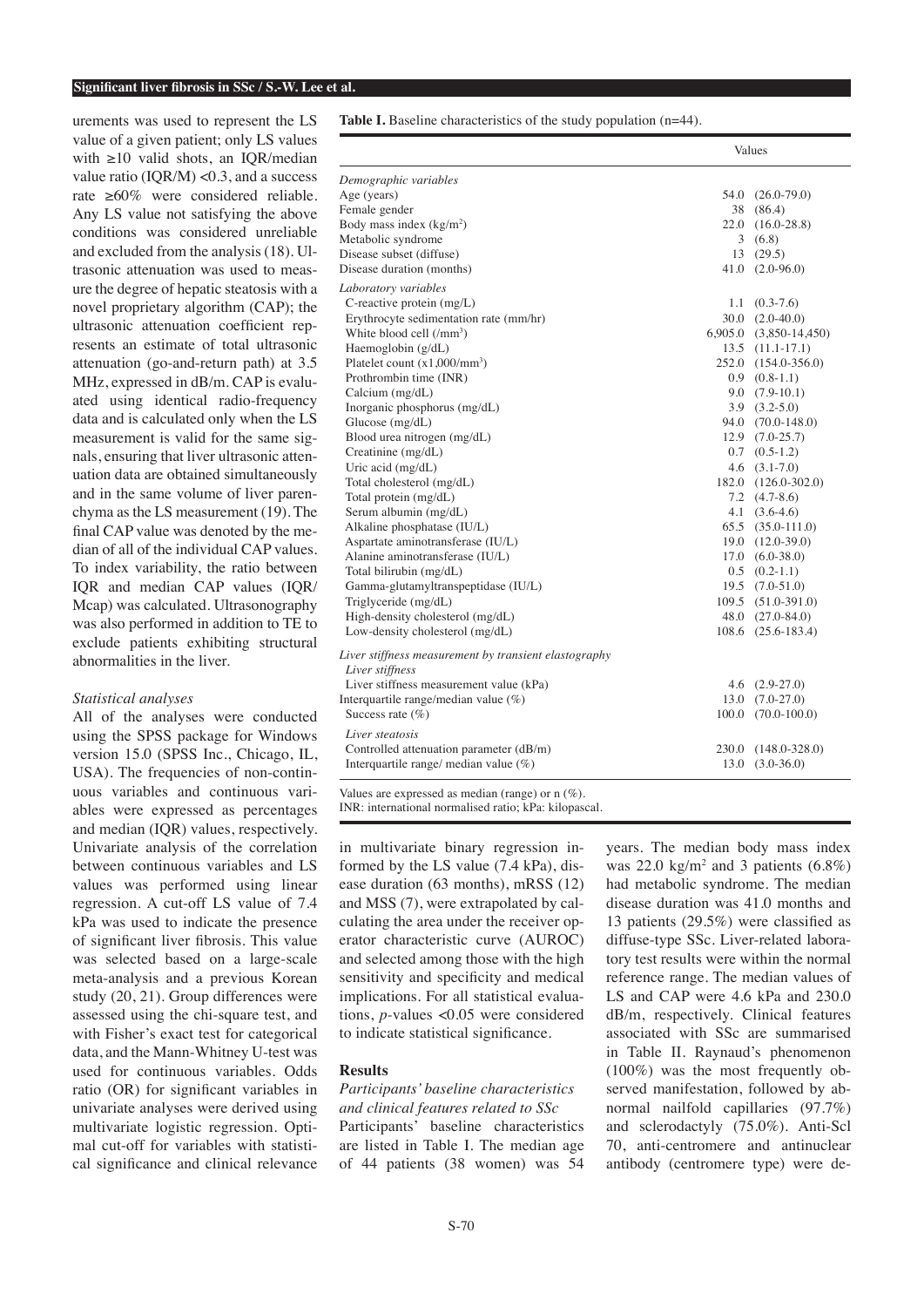**Table II.** Clinical features associated with systemic sclerosis of the study population (n=44).

|                                                               | Values |                   |  |
|---------------------------------------------------------------|--------|-------------------|--|
| The 2013 ACR/EULAR classification criteria score at diagnosis |        | $14.5(9.0-26.0)$  |  |
| Clinical manifestations at diagnosis                          |        |                   |  |
| Raynaud's phenomenon                                          |        | 44 (100)          |  |
| Scleroderma (proximal)                                        |        | 20(45.5)          |  |
| Puffy finger                                                  | 18     | (40.9)            |  |
| Sclerodactyly                                                 | 33     | (75.0)            |  |
| Digital tip ulcer                                             |        | 11(25.0)          |  |
| Fingertip pitting scar                                        | 11 -   | (25.0)            |  |
| Telangiectasia                                                |        | 4 $(9.1)$         |  |
| Abnormal nailfold capillaries                                 |        | 43 (97.7)         |  |
| Pulmonary arterial hypertension                               | 1      | (2.3)             |  |
| Interstitial lung disease                                     |        | 21(47.7)          |  |
| Renal crisis                                                  |        | 0(0)              |  |
| Autoantibodies at diagnosis                                   |        |                   |  |
| Antinuclear antibody                                          |        |                   |  |
| (centromere)                                                  |        | 13(29.5)          |  |
| Anti-centromere                                               |        | 15(34.1)          |  |
| Anti-Scl-70                                                   | 18     | (40.9)            |  |
| Modified Rodnan skin score                                    | 7.0    | $(0-17.0)$        |  |
| Medsger's severity score                                      |        | $5.0$ $(1.0-9.0)$ |  |
| General                                                       |        | $0(0-2.0)$        |  |
| Peripheral vascular                                           | 1.0    | $(1.0-3.0)$       |  |
| Skin                                                          |        | $1.0 (0-2.0)$     |  |
| Joint/tendon                                                  |        | $1.0 (0-2.0)$     |  |
| Muscle                                                        |        | $0(0-1.0)$        |  |
| Gastrointestinal tract                                        |        | $0(0-1.0)$        |  |
| Lung                                                          |        | $0(0-1.0)$        |  |
| Heart                                                         | 0      | $(0-1.0)$         |  |
| Kidney                                                        |        | 0(0)              |  |
| Values are expressed as median (range) or $n$ (%).            |        |                   |  |

tected in 18 (40.9%), 15 (34.1%) and 13 (29.5%) patients, respectively. The median SSc criteria score was 14.5 and the median mRSS and MSS were 7.0 and 5.0, respectively. Glucocorticoid was the most frequently administered medication (23 patients), followed by D-penicillamine (14 patients).

## *Correlation between LS values and other variables*

On univariate analysis, disease duration (r=0.433), prothrombin time (r=0.328), SSc criteria score at diagnosis (r=0.430), mRSS (r=0.359), and MSS (r=0.442) were significantly correlated with LS values in SSc patients (all *p*<0.05; Table III). Of these, only disease duration (standardised β=0.375, *p*=0.018) and MSS (standardised β=0.398, *p*=0.047) were independently associated with LS values in multivariate analysis (Table III).

# *Comparison between patients with and without significant liver fibrosis* Six patients (13.6%) were characterised by significant liver fibrosis  $(\geq 7.4 \text{ kPa})$ .

Patients with significant liver fibrosis exhibited diffuse-type SSc more frequently and a longer disease duration

**Table III.** Linear regression analysis between liver stiffness values and other clinical variables.

| Variables                                                     |                                        |                                           | Univariate       | Multivariate |                   |                  |            |
|---------------------------------------------------------------|----------------------------------------|-------------------------------------------|------------------|--------------|-------------------|------------------|------------|
|                                                               | Regression<br>Coefficient<br>(Crude B) | Correlation<br>Coefficient<br>$(R=\beta)$ | 95% CI           | $p$ -value   | Standardised<br>β | 95% CI           | $p$ -value |
| Demographic variables                                         |                                        |                                           |                  |              |                   |                  |            |
| Age (years)                                                   | 0.079                                  | 0.250                                     | $-0.016, 0.175$  | 0.102        |                   |                  |            |
| Body mass index $(kg/m2)$                                     | 0.046                                  | 0.034                                     | $-0.375, 0.467$  | 0.826        |                   |                  |            |
| Disease duration (months)                                     | 0.066                                  | 0.433                                     | 0.023, 0.108     | 0.003        | 0.375             | 0.010, 0.104     | 0.018      |
| Laboratory variables                                          |                                        |                                           |                  |              |                   |                  |            |
| White blood cell (/mm <sup>3</sup> )                          | $-0.219$                               | $-0.112$                                  | $-0.823, 0.385$  | 0.468        |                   |                  |            |
| Hemoglobin $(g/dL)$                                           | 0.734                                  | 0.197                                     | $-0.406, 1.874$  | 0.201        |                   |                  |            |
| Platelet count $(x1,000/mm^3)$                                | $-0.014$                               | $-0.194$                                  | $-0.037, 0.008$  | 0.208        |                   |                  |            |
| Prothrombin time (INR)                                        | 19.473                                 | 0.328                                     | 2.011, 36.935    | 0.030        | 0.260             | $-0.554, 31.452$ | 0.058      |
| Creatinine (mg/dL)                                            | 1.491                                  | 0.049                                     | $-7.929, 10.911$ | 0.751        |                   |                  |            |
| Serum albumin (mg/dL)                                         | $-3.013$                               | $-0.179$                                  | $-8.158, 2.133$  | 0.244        |                   |                  |            |
| Alkaline phosphatase (IU/L)                                   | 0.057                                  | 0.290                                     | $-0.002, 0.115$  | 0.056        |                   |                  |            |
| Aspartate aminotransferase (IU/L)                             | 0.169                                  | 0.267                                     | $-0.021, 0.359$  | 0.080        |                   |                  |            |
| Alanine aminotransferase (IU/L)                               | 0.094                                  | 0.218                                     | $-0.037, 0.225$  | 0.156        |                   |                  |            |
| Total bilirubin (mg/dL)                                       | 2.767                                  | 0.135                                     | $-3.577, 9.111$  | 0.384        |                   |                  |            |
| Gamma-glutamyltranspeptidase (IU/L)                           | 0.076                                  | 0.253                                     | $-0.015, 0.167$  | 0.097        |                   |                  |            |
| The 2013 ACR/EULAR classification                             |                                        |                                           |                  |              |                   |                  |            |
| criteria score at diagnosis                                   | 0.289                                  | 0.430                                     | 0.100, 0.477     | 0.004        | $-0.119$          | $-0.379, 0.219$  | 0.592      |
| Modified Rodnan skin score                                    | 0.313                                  | 0.359                                     | 0.059, 0.566     | 0.017        | 0.054             | $-0.286, 0.380$  | 0.777      |
| Medsger's severity score                                      | 0.950                                  | 0.442                                     | 0.349, 1.551     | 0.003        | 0.398             | 0.014, 1.698     | 0.047      |
| CI: confidence interval; INR: international normalised ratio. |                                        |                                           |                  |              |                   |                  |            |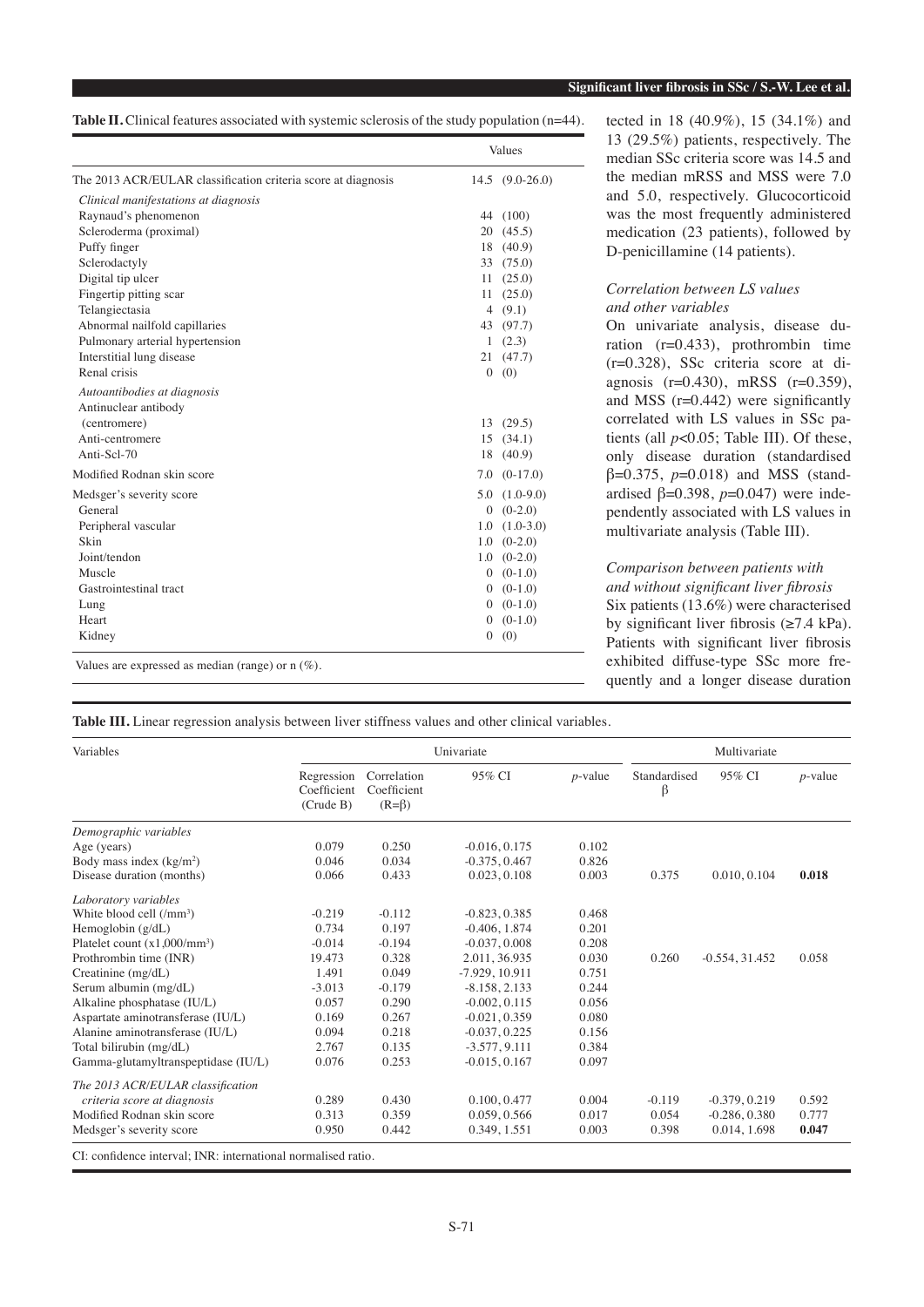**Table IV.** Comparison of clinical and laboratory variables between patients with and without significant liver fibrosis (≥7.4 kPa).

| Variables                                                     | Patients without<br>significant liver fibrosis<br>$(<7.4$ kPa, n=38, 86.4%) |                                | Patients with<br>significant liver fibrosis<br>$(\geq 7.4 \text{ kPa}, \text{n=6}, 13.6\%)$ |                           | $p$ -value |  |
|---------------------------------------------------------------|-----------------------------------------------------------------------------|--------------------------------|---------------------------------------------------------------------------------------------|---------------------------|------------|--|
| Demographic variables                                         |                                                                             |                                |                                                                                             |                           |            |  |
| Age (years)                                                   | 53.0                                                                        | $(26.0 - 79.0)$                |                                                                                             | $60.5$ $(40.0-79.0)$      | 0.240      |  |
| Female gender                                                 | 33                                                                          | (86.8)                         | 5                                                                                           | (83.3)                    | 0.816      |  |
| Body mass index $(kg/m2)$                                     | 21.9                                                                        | $(16.0 - 28.8)$                | 23.7                                                                                        | $(20.7 - 28.8)$           | 0.293      |  |
| Metabolic syndrome $(n, (\%))$                                | 3                                                                           | (7.9)                          | $\overline{0}$                                                                              | (0)                       | 0.476      |  |
| Disease subset (diffuse) $(n, (\%))$                          | 9                                                                           | (23.7)                         | $\overline{4}$                                                                              | (66.7)                    | 0.032      |  |
| Disease duration (months)                                     | 33.5                                                                        | $(0-96.0)$                     | 79.5                                                                                        | $(62.0 - 95.0)$           | 0.013      |  |
| Disease duration $\geq 63$ months $(n, (\%))$                 |                                                                             | 7(18.4)                        | 5                                                                                           | (83.3)                    | 0.001      |  |
| Laboratory variables                                          |                                                                             |                                |                                                                                             |                           |            |  |
| White blood cell (/mm <sup>3</sup> )                          |                                                                             | $6,965.0$ $(3,850.0-14,450.0)$ |                                                                                             | 5,765.0 (4,850.0-8,740.0) | 0.272      |  |
| Haemoglobin $(g/dL)$                                          |                                                                             | $13.5$ $(11.1-17.1)$           |                                                                                             | $13.6$ $(11.1 - 15.0)$    | 0.886      |  |
| Platelet count $(x1,000/mm^3)$                                |                                                                             | 257.5 (154.0-355.0)            |                                                                                             | 226.0 (155.0-356.0)       | 0.700      |  |
| Prothrombin time (INR)                                        | 0.9                                                                         | $(0.8-1.1)$                    | 1.0                                                                                         | $(0.9-1.11)$              | 0.051,     |  |
| Creatinine $(mg/dL)$                                          |                                                                             | $0.7$ $(0.5-1.2)$              |                                                                                             | $0.7$ $(0.5-0.7)$         | 0.458      |  |
| Serum albumin (mg/dL)                                         |                                                                             | 4.2 $(3.6-4.6)$                |                                                                                             | $4.1 \quad (3.7-4.4)$     | 0.319      |  |
| Alkaline phosphatase (IU/L)                                   |                                                                             | $65.5$ $(35.0-111.0)$          |                                                                                             | $73.0 (48.0 - 108.0)$     | 0.527      |  |
| Aspartate aminotransferase (IU/L)                             | 18.0                                                                        | $(12.0 - 39.0)$                |                                                                                             | 30.0 (15.0-39.0)          | 0.095      |  |
| Alanine aminotransferase (IU/L)                               | 15.0                                                                        | $(6.0 - 38.0)$                 |                                                                                             | 32.0 (10.0-38.0)          | 0.134      |  |
| Total bilirubin (mg/dL)                                       | 0.5                                                                         | $(0.2-1.1)$                    | 0.6                                                                                         | $(0.4 - 0.8)$             | 0.731      |  |
| Gamma-glutamyltranspeptidase (IU/L)                           | 19.5                                                                        | $(7.0 - 51.0)$                 | 19.5                                                                                        | $(12.0 - 49.0)$           | 0.985      |  |
|                                                               |                                                                             |                                |                                                                                             |                           |            |  |
| Autoantibodies at diagnosis (n, (%))                          |                                                                             |                                |                                                                                             |                           |            |  |
| Antinuclear antibody (centromere)                             | 13                                                                          | (34.2)                         | $\boldsymbol{0}$                                                                            | (0)                       | 0.088      |  |
| Anti-centromere                                               | 15                                                                          | (40.0)                         | $\Omega$                                                                                    | (0)                       | 0.058      |  |
| Anti-Scl 70                                                   |                                                                             | 12(31.6)                       | 6                                                                                           | (100)                     | 0.002      |  |
| Liver stiffness measurement by transient elastography         |                                                                             |                                |                                                                                             |                           |            |  |
| Liver steatosis                                               |                                                                             |                                |                                                                                             |                           |            |  |
| Controlled attenuation parameter (dB/m)                       | 227.5                                                                       | $(148.0 - 328.0)$              | 254.0                                                                                       | $(211.0 - 289.0)$         | 0.130      |  |
| Interquartile range/median value $(\%)$                       | 13.0                                                                        | $(3.0-29.0)$                   | 12.5                                                                                        | $(9.0 - 36.0)$            | 0.485      |  |
| The 2013 ACR/EULAR classification criteria score at diagnosis | 13.5                                                                        | $(9.0-26.0)$                   |                                                                                             | $26.0(23.0-26.0)$         | < 0.001    |  |
| Modified Rodnan skin score                                    | 6.0                                                                         | $(0-17.0)$                     | 12.5                                                                                        | $(9.0-14.0)$              | 0.013      |  |
| Modified Rodnan skin score $\geq$ 12 (n, (%))                 | 9                                                                           | (23.7)                         | 4                                                                                           | (66.7)                    | 0.032      |  |
| Medsger's severity score                                      | 4.0                                                                         | $(1.0 - 8.0)$                  | 7.5                                                                                         | $(6.0-9.0)$               | 0.001      |  |
| Medsger's severity score $\geq$ 7 (n, (%))                    | 4                                                                           | (10.5)                         | 4                                                                                           | (66.7)                    | 0.001      |  |
| Medications ever used $(n, (\%)$                              |                                                                             |                                |                                                                                             |                           |            |  |
| D-penicillamine                                               |                                                                             | 13(34.2)                       | 1                                                                                           | (16.7)                    | 0.391      |  |
| Aspirin                                                       | 5                                                                           | (13.2)                         | 1                                                                                           | (16.7)                    | 0.816      |  |
| Calcium channel blocker*                                      | 11                                                                          | (29.0)                         | 2                                                                                           | (33.3)                    | 0.827      |  |
| ACEI or ARB**                                                 | $\overline{4}$                                                              | (10.5)                         | 1                                                                                           | (16.7)                    | 0.660      |  |
| Glucorcorticoid***                                            | 20                                                                          | (52.6)                         | 3                                                                                           | (50.0)                    | 0.905      |  |
| Azathioprine                                                  |                                                                             | 2(5.3)                         | 3                                                                                           | (50.0)                    | 0.001      |  |

Values are expressed as median (range) or n (%). INR: international normalised ratio; kPa: kilopascal.

than those without (66.7% *vs.* 23.7%, *p*=0.032, and 33.5 *vs.* 79.5 months, *p*=0.013, respectively). Furthermore, when we divided patients according to the cut-off of disease duration, more patients with significant liver fibrosis belonged to disease duration ≥63 months group than those without (83.3% *vs.* 18.4%, *p*=0.001). Using the medical information at diagnosis of SSc, higher detection frequency of anti-Scl 70 and SSc criteria score were shown in patients with significant liver fibrosis than those without (100% *vs.* 31.6%, *p*=0.002 and 26.0 *vs.* 13.5, *p*<0.001, respectively) (Table IV).

Patients with significant liver fibrosis were also showed significantly high mRSS and MSS, compared to those without (12.5 *vs.* 6.0, *p*=0.013, and 7.5 *vs.* 4.0,  $p=0.001$ , respectively). When we divided patients according to the cut-off of mRSS and MSS, more patients with significant liver fibrosis were found to have mRSS ≥12 and MSS  $\geq$ 7 than those without (66.7% *vs.*) 23.7%, *p*=0.032 and 66.7% *vs.* 10.5%, *p*=0.001, respectively). However, there was no significant difference in items of mRSS regarding abdominal skin thickness, which might be considered a confounding factor for the results of TE and ultrasonography. The frequency of administration of azathioprine significantly differed between patients with and without significant liver fibrosis (50.0% *vs.* 5.3%, *p*=0.001), but the number of patients receiving it was insufficiently large to be included in analyses (Table IV).

## *Independent predictors of significant liver fibrosis*

Since anti-Scl 70 and the 2013 ACR/ EULAR classification criteria score were used for the reclassification of the subjects and they were investigated using the initial medical information,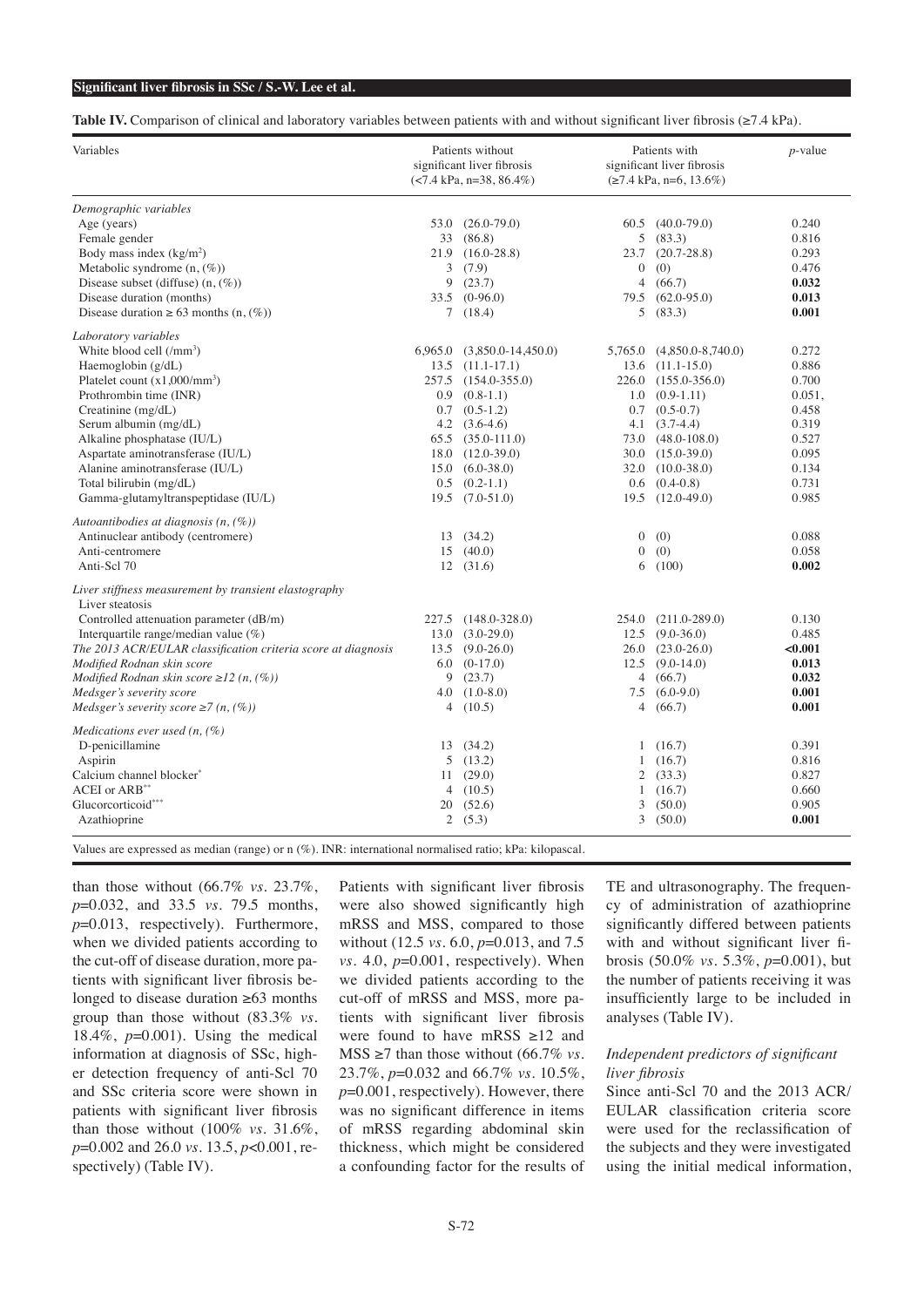we did not include these variables in multivariate analysis despite statistical significance. By contrast, the disease subset is relatively unchangeable variable and might have higher burden of systemic fibrotic progression, so we included it in multivariate analysis. In multivariate analysis, disease duration ≥63 months (odds ratio (OR) 19.166, 95% confidence interval 1.090, 336.962, *p*=0.043) and MSS ≥7 (OR 19.796, 95% confidence interval 1.439, 272.252, *p*=0.026) independently predicted the presence of significant liver fibrosis (Table V).

## **Discussion**

This study has a clinical meaning to assess the prevalence and predictors of significant liver fibrosis using TE in SSc patients exhibiting no signs of liver disease due to viral infection, drug, and heavy alcohol consumption, and with normal liver function and structures (11, 12). Finally, we found that the prevalence of significant liver fibrosis was relatively high (13.6%) and its independent predictors were disease duration and MSS.

In real clinical settings, when SSc patients show no evidence of liver diseases or abnormality in liver laboratory tests, the possibility of fibrosis progression is typically ignored. Therefore, we investigated the prevalence of significant liver fibrosis in such patients, of whom 13.6% (6 of 44) were positive for significant liver fibrosis, a significantly higher rate compared to previous studies (1–9%) (4, 6, 7). Prevalence may have been even higher, if we had not excluded patients with viral hepatitis or drug or heavy alcohol consumption. When we reanalysed the data to include five patients with chronic liver disease or abnormal liver-related laboratory results, 16.3% (8 of 49) exhibited LS value over 7.4 kPa. These data indicate that prevalence of significant liver fibrosis may have been underestimated by previous studies assessing liver fibrosis using ultrasonography or other conventional liver function tests (8, 9). Furthermore, it appears that liver fibrosis in SSc patients can markedly progress in the absence of clinical symptoms. Because it can detect

**Table V.** Independent predictors of significant liver fibrosis ( $(\geq 7.4 \text{ kPa})$  in patients with systemic sclerosis during follow-up period.

| Variables                         | Odd Ratio | 95% Confidence Interval | $p$ -value |
|-----------------------------------|-----------|-------------------------|------------|
| Not considering azathioprine      |           |                         |            |
| Disease subset (diffuse)          | 5.208     | 0.009, 3,056.937        | 0.612      |
| Disease duration $\geq 63$ months | 19.166    | 1.090, 336.962          | 0.043      |
| Modified Rodnan skin score >12    | 0.263     | 0.000, 162.881          | 0.684      |
| Medsger's severity score $\geq 7$ | 19.796    | 1.439, 272.252          | 0.026      |
| kPa: kilopascal.                  |           |                         |            |

liver fibrosis in SSc patients with an acceptable accuracy, TE could be used to diagnose fibrosis at an earlier stage, thereby preventing further liver damage commensurate with the prescription of non-hepatotoxic drugs or dosage adjustment.

We first investigated the association between the 2013 ACR/EULAR classification criteria for SSc score at diagnosis and LS values; SSc criteria score was positively correlated with the severity of liver fibrosis in univariate, but not in multivariate analyses. The future studies using larger samples will elucidate whether SSc criteria score might represent a useful predictor of significant liver fibrosis during the diagnosis of SSc. In our study, only disease duration and MSS were independently correlated with the severity of liver fibrosis; disease duration might reflect the overall progression of SSc, during which fibrotic burden in the liver can increase (similarly to the lung) (22), whereas MSS contains more items pertaining to a larger range of internal organs, compared to more-recent classification system, and therefore may represent a more comprehensive determinant of significant liver fibrosis (14, 16). Diffuse type, disease duration, mRSS and MSS significantly differed between patients with and without significant liver fibrosis (Table IV). And, in multivariate analysis, we found that disease duration  $\geq 63$  months and MSS  $\geq$  7 could independently predict the presence of significant liver fibrosis with significance (OR 19.166,  $p=0.043$ , and OR 19.796, *p*=0.026, respectively), while diffuse type and mRSS reflecting the diffuse skin thickness had no statistical significance (Table V). However, these data require further validation

due to our relatively small sample size. Primary biliary cirrhosis is one of major concerns regarding liver involvement of SSc. Previous studies reported primary biliary cirrhosis in up to 2% SSc patients and furthermore, its related antibody, AMA, in up to 20% patients. In our study, we performed AMA only in 6 patients who had significant liver fibrosis and we found no AMA detected in them. This result might be due to the limited enrolment of SSc patients who had never had evidence of chronic liver disease including chronic hepatitis B and C, hepatic structural abnormalities on ultrasonography, drug-induced hepatitis or alcoholism, and abnormal liver laboratory test results.

In Abignano *et al.*, ELF test was selected as a substitute for liver biopsy to assess overall fibrotic activity in SSc patients (9). Numerous serological markers, including those measured by ELF test, have been proposed to assess liver fibrosis severity (23). However, a major limitation of these serum biomarkers is their lack of liver- or other organspecificity; furthermore, they may be affected by changes in their clearance and excretion. Indeed, hyaluronate can increase in the post-prandial state (24). In addition to the questionable reproducibility of measurement derived from serum biomarkers (25), the inter-laboratory reproducibility of ELF scores remains to be validated. In contrast, TE exhibits high inter- and intra-observer variability (18). Furthermore, TE uses the physical properties of liver texture by calculating the velocity of ultrasonic propagation and is therefore completely liver-specific (18). Because the links between liver fibrosis and the overall fibrotic activity of SSc and which one is better in predicting long-term prognosis